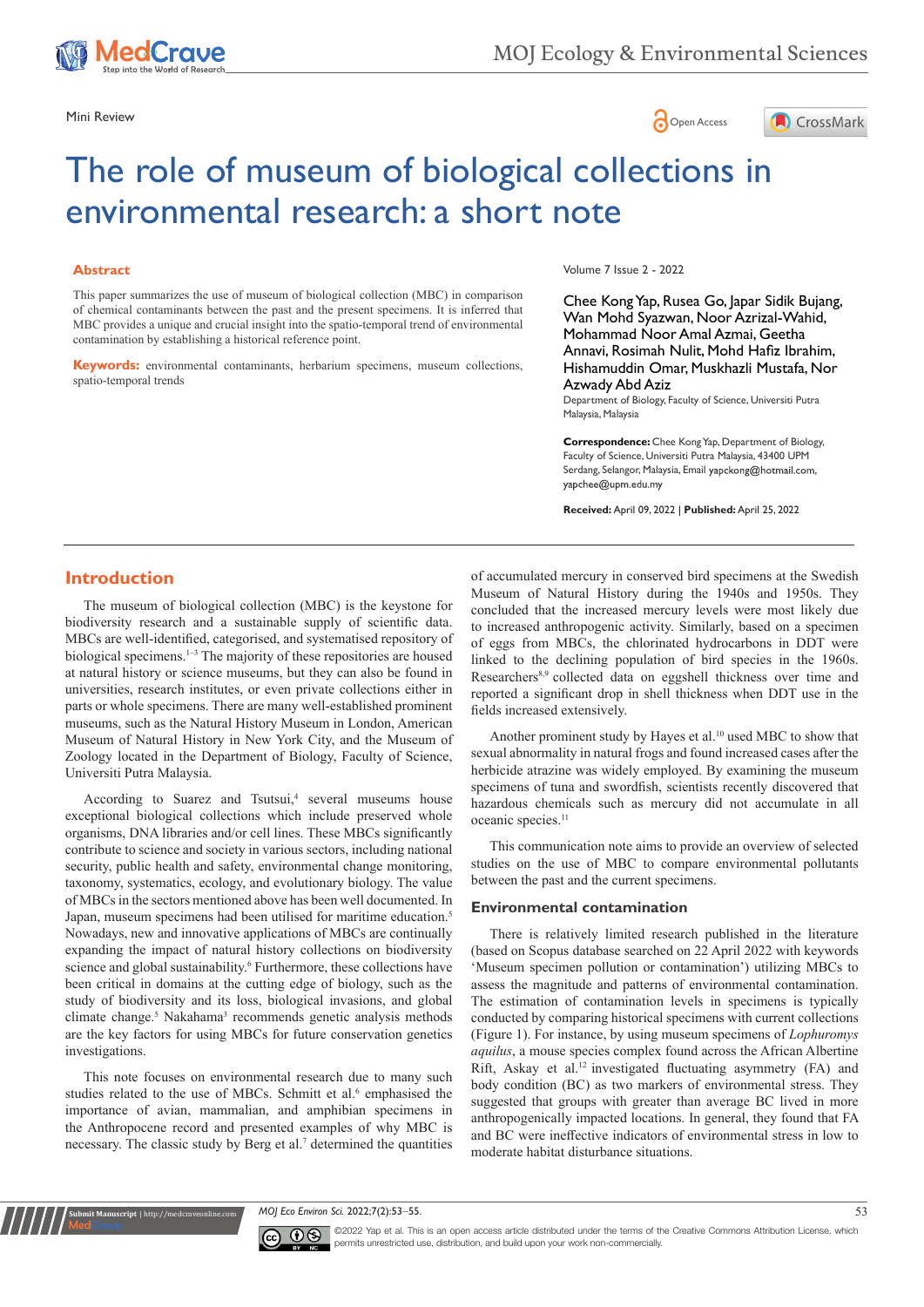

**Figure 1** A conceptual model of comparison of specimens of the past, current and future in Understanding environmental contamination by establishing a historical reference point.

The use of specimens in documenting the effects of environmental change is an excellent example of their critical importance, which is especially relevant given the alarming rate at which we are currently altering our planet in the Anthropocene.<sup>6</sup> In their contamination investigations, Rocque and Winker<sup>13</sup> utilised avian specimens. DuBaya and Fuldnerc,<sup>14</sup> for example, employed photometric reflectance data from almost 1,300 bird species from natural history museums. By using this data, they discovered the relative ambient concentrations of atmospheric black carbon in the US Manufacturing Belt, an area traditionally reliant on coal and densely populated with industry, between 1880 and 2015.

In the marine environment, microplastic fibres are common pollutants. Their presence was recently discovered in the MBC of sponges gathered almost 20years ago<sup>15</sup> Microplastics were present in more than half of the tested samples, allowing for establishing a historical reference point.<sup>15</sup> Studying microplastic in historical collections of organisms is critical for establishing reference points and constructing temporal trends, especially given the paucity of research prior to 1980. The approach of examining animals kept in natural history museums to search for reference points or historical baselines could be expanded to other contaminants such as heavy metals and radionuclides.

Lang et al.<sup>1</sup> published one of the most extensive reviews on the subject. They emphasised the relevance of herbaria, which can provide information on the long-term consequences of at least four of the primary drivers of global change, including pollution, on plants. They also discussed how herbarium specimens were employed in global change studies and other fields. Herbarium specimens maintain the time cycles of many of their reactions to environmental change, providing unique spatio-temporal data for investigating global change.2

Molluscs shells provide an excellent research subject in the spatiotemporal trends assessment of environmental contaminants. Recently, there has been an increase in number of experiments utilising molluscs shells for metal pollution biomonitoring, comparing current metal bioaccumulation in molluscs shells with prior history. Compared to the use of soft tissues, the shell of molluscs provides a more reliable and practical biomonitoring material for reconstructing pollution history.<sup>16-20</sup> A freshly collected molluscs shells can be conveniently stored without being kept in a freezer, while the shells of past records are typically common in museum collections – this allows for the practical establishment and construction of contamination history. However, cautious should be taken into consideration with the possibility of contamination during preservation of museum collections.21

# **Concluding remarks**

Based on the above review, it is clearly shown that the MBCs provide unique and crucial insights into the spatial-temporal trends of environmental contamination. By assessing MBCs, researchers can estimate past pollution levels by providing a historical reference point. We have reasons to believe that the MBCs can be used to understand the environmental monitoring of emerging hazardous pollutants in the environment between the past and the current specimens.

## **Acknowledgments**

None.

#### **Funding**

None.

## **Conflicts of interest**

Authors declare that there is no conflict of interest.

## **References**

- 1. [Lang PLM, Willems FM, Scheepens JF, et al. Using herbaria to study](https://pubmed.ncbi.nlm.nih.gov/30160314/)  [global environmental change.](https://pubmed.ncbi.nlm.nih.gov/30160314/) *New Phytologist*. 2019;221:110–122.
- 2. [Meineke EK, Davis CC, Davies TJ. The unrealized potential of herbaria](https://esajournals.onlinelibrary.wiley.com/doi/10.1002/ecm.1307)  [for global change biology.](https://esajournals.onlinelibrary.wiley.com/doi/10.1002/ecm.1307) *Ecol Monogr.* 2018.
- 3. [Nakahama N. Museum specimens: An overlooked and valuable material](https://esj-journals.onlinelibrary.wiley.com/doi/10.1111/1440-1703.12181)  [for conservation genetics.](https://esj-journals.onlinelibrary.wiley.com/doi/10.1111/1440-1703.12181) *Ecol Res.* 2021;36:13–23.
- 4. [Suarez AV, Tsutsui ND. The value of museum collections for research and](https://academic.oup.com/bioscience/article/54/1/66/234633)  society. *Bio Sci.*[2004;54\(1\):66–74.](https://academic.oup.com/bioscience/article/54/1/66/234633)
- 5. [Omura A. The use of museum specimens for marine education.](https://files.eric.ed.gov/fulltext/EJ1244155.pdf)  *Pedagogical Res.* [2019;4\(3\):em0035.](https://files.eric.ed.gov/fulltext/EJ1244155.pdf)
- 6. [Schmitt CJ, Cook JA, Zamudio KR, et al. Museum specimens of](https://pubmed.ncbi.nlm.nih.gov/30455205/)  [terrestrial vertebrates are sensitive indicators of environmental change in](https://pubmed.ncbi.nlm.nih.gov/30455205/)  the Anthropocene. *Phil Trans R Soc*[. 2018;374:20170387.](https://pubmed.ncbi.nlm.nih.gov/30455205/)
- 7. Berg W, Johnels A, Sjostrand B, et al. Mercury contamination in feathers of Swedish birds from the past 100 years. *Oikos.* 1966;17:71–83.
- 8. [Ratcliffe DA. Decrease in eggshell weight in certain birds of prey.](https://www.nature.com/articles/215208a0) *Nature*. [1967;215:208–210.](https://www.nature.com/articles/215208a0)
- 9. [Hickey JJ, Anderson DW. Chlorinated hydrocarbons and eggshell changes](https://pubmed.ncbi.nlm.nih.gov/4877438/)  [in raptorial and fish-eating birds.](https://pubmed.ncbi.nlm.nih.gov/4877438/) *Science.* 1968;162:271–273.
- 10. [Hayes T, Haston K, Tsui M, et al. Herbicides: Feminization of male frogs](https://pubmed.ncbi.nlm.nih.gov/12410298/)  in the wild. *Nature*[. 2002;419:895–896.](https://pubmed.ncbi.nlm.nih.gov/12410298/)
- 11. [Miller GE, Grant PM, Kishnore R, et al. Mercury concentrations in](https://pubmed.ncbi.nlm.nih.gov/5060046/)  [museum specimens of tuna and swordfish.](https://pubmed.ncbi.nlm.nih.gov/5060046/) *Science*. 1972;175:1121–1122.
- 12. [Askay MA, Kostelnick JC, Kerbis Peterhans JC, et al. Environmental](https://www.springerprofessional.de/en/environmental-stress-as-an-indicator-of-anthropogenic-impact-acr/5389626)  [stress as an indicator of anthropogenic impact across the African](https://www.springerprofessional.de/en/environmental-stress-as-an-indicator-of-anthropogenic-impact-acr/5389626)  [Albertine Rift: A case study using museum specimens.](https://www.springerprofessional.de/en/environmental-stress-as-an-indicator-of-anthropogenic-impact-acr/5389626) *Biodiver Conser.*  [2014;23\(9\):2221–2237.](https://www.springerprofessional.de/en/environmental-stress-as-an-indicator-of-anthropogenic-impact-acr/5389626)
- 13. [Rocque DA, Winker K. Use of bird collections in contaminant and stable](https://academic.oup.com/auk/article/122/3/990/5562426)isotope studies. *The Auk.* [2005;122\(3\):990–994.](https://academic.oup.com/auk/article/122/3/990/5562426)
- 14. [DuBaya SG, Fuldnerc CC. Bird specimens track 135 years of atmospheric](https://www.pnas.org/doi/10.1073/pnas.1710239114)  [black carbon and environmental policy.](https://www.pnas.org/doi/10.1073/pnas.1710239114) *PNAS.* 2017;114(43):11321– [11326.](https://www.pnas.org/doi/10.1073/pnas.1710239114)
- 15. [Modica L, Lanuza P, García-Castrillo G. Surrounded by microplastic,](https://www.sciencedirect.com/science/article/abs/pii/S0025326X19310021)  [since when? Testing the feasibility of exploring past levels of plastic](https://www.sciencedirect.com/science/article/abs/pii/S0025326X19310021)  [microfibre pollution using natural history museum collections.](https://www.sciencedirect.com/science/article/abs/pii/S0025326X19310021) *Mar Poll Bull.* [2020;151:110846.](https://www.sciencedirect.com/science/article/abs/pii/S0025326X19310021)